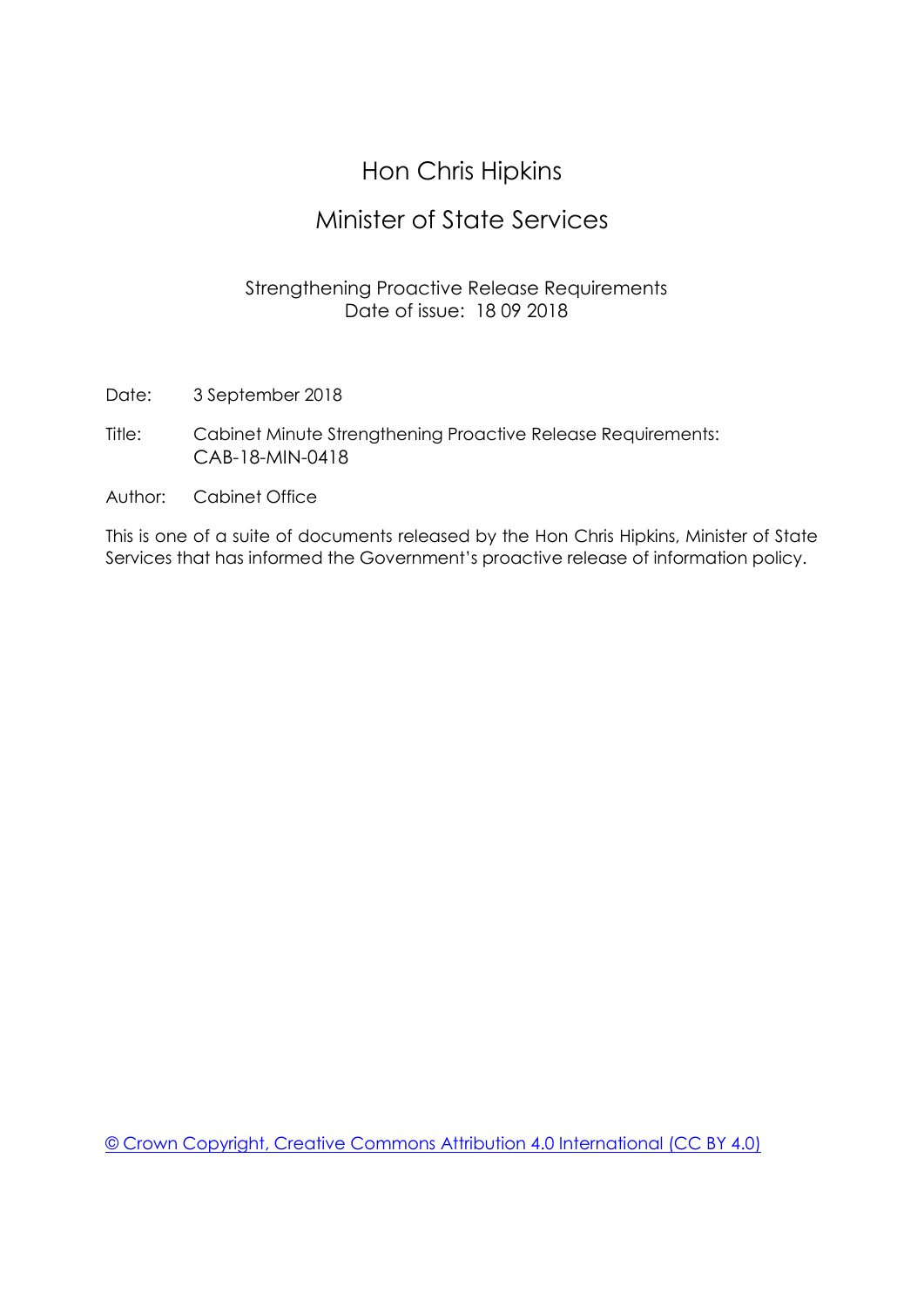

## **Cabinet**

## **Minute of Decision**

*This document contains information for the New Zealand Cabinet. It must be treated in confidence and handled in accordance with any security classification, or other endorsement. The information can only be* 

# *released, including under the Official Information Act 1982, by persons with the appropriate authority.*<br> **Strengthening Proactive Release Requirements**<br>
Portfolio State Services **Strengthening Proactive Release Requirements**

**Portfolio State Services**

On 3 September 2018, following reference from the Cabinet Business Committee, Cabinet:

- 1 **agreed** that Cabinet papers, associated minutes and any attachments or appendices to the Cabinet material must be released proactively and published online, with the approval of the relevant portfolio Minister, within 30 business days of final decisions being made by Cabinet, unless there is good reason not to publish all or part of the material, or to delay the release beyond 30 business days; Released, molumny under the Universal promotion Act 1992, by persons with the appropriate authority.<br> **Strengthenring Proactive Release Requirements**<br>
Portfolio Sidet Services<br>
On 3 September 2018, following reference from
	- 2 **agreed** that the policy excludes Cabinet Appointments and Honours Committee material;
	- 3 **agreed** that the "business day" is a day of the week other than:
		- 3.1 Saturday, Sunday, Good Friday, Easter Monday, Anzac Day, Labour Day, the Sovereign's birthday, and Waitangi Day;
		- 3.2 if Waitangi Day or Anzac Day falls on a Saturday or a Sunday, the following Monday; and
		- 3.3 a day in the period commencing 25 December in any year and ending 20 January in the following year;
	- 4 **agreed** that the counting of the 30 business days commences from the date of the Cabinet meeting at which final decisions are made;
	- 5 **noted** that the relevant portfolio Minister can also decide to release related key advice papers at the same time;

**agreed** that the definition of key advice papers is only those papers that are:

- 6.1 addressed to the Minister taking the item to Cabinet; and
- 6.2 seeking agreement from the Minister to recommendations that have subsequently been decided by Cabinet;
- 7 **noted** that the policy does not propose that:
	- 7.1 information should be released that would not be released if requested under the Official Information Act 1982; or

#### ffzl3adqt 2018-09-04 10:15:25 **I N C O N F I D E N C E**